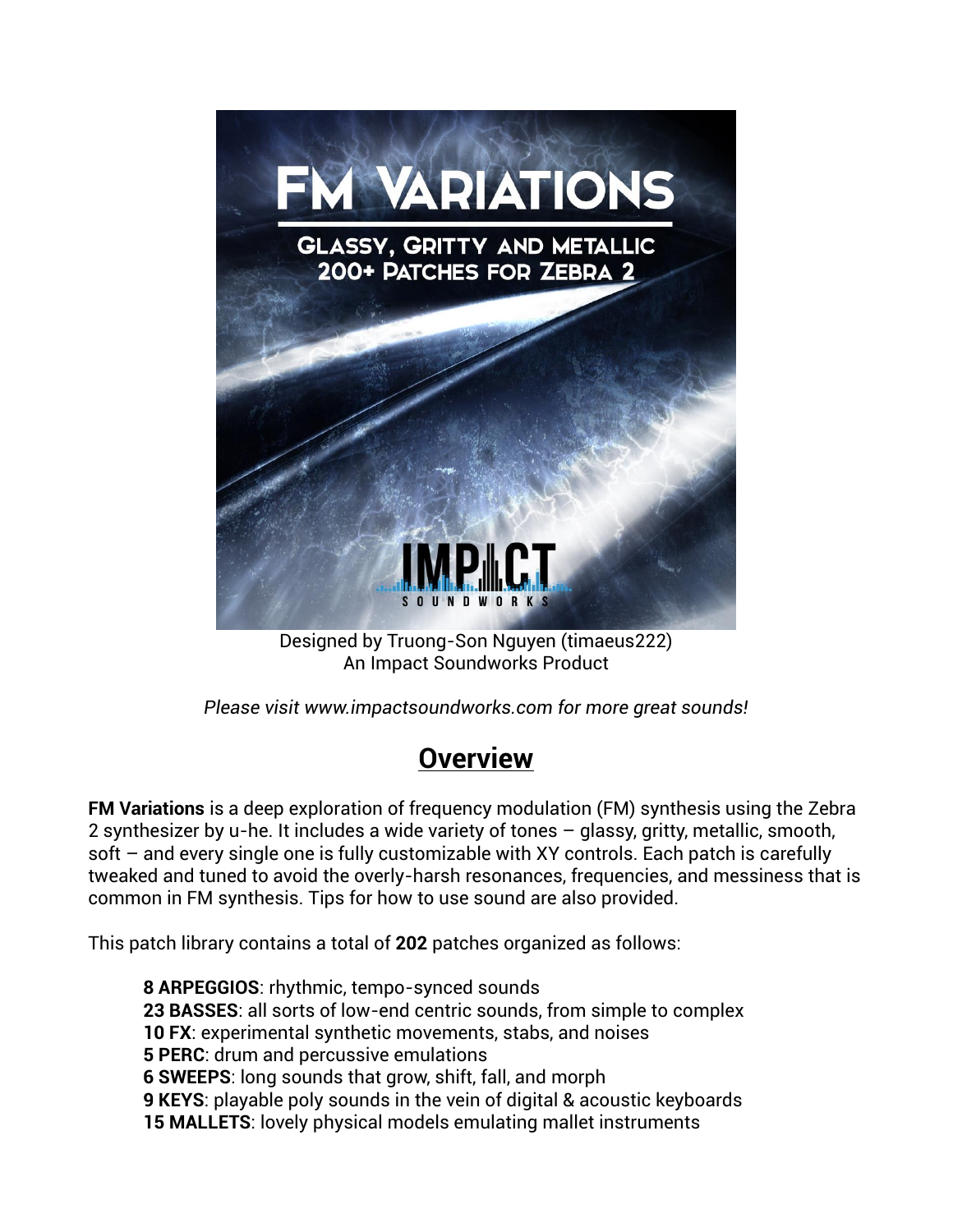**19 LEADS**: soaring and cutting sounds to take front-and-center in the mix **17 PADS**: sustained poly sounds to fill up sonic, harmonic space **90 XY VARIATION**: unique takes on other sounds in the library using the XY controllers

We hope you will find enjoy **FM Variations** and that it will find a place in lots of your music productions – thank you for your purchase!

- The Impact Soundworks Team

## **Setup & Usage**

**First**, move the unzipped bank of presets (the entire **Impact Soundworks Tetralogy** folder) to the Zebra 2 presets folder on your computer. On Windows, this is (by default): **/Program Files/Vstplugins/u-he/Zebra2.data/Presets/Zebra2/**

> On Mac OSX, it is likely: **/Library/Audio/Presets/u-he/Zebra 2/**

Once you have done this, restart Zebra 2 in your DAW of choice. You should see **Impact Soundworks Tetralogy** in the patch browser.

# **License Agreement**

The following license is granted non-exclusively to all purchasers of our products. This version supersedes any prior printed or digital versions of our license.

#### **Overview**

All sound recordings, performances, scripting and/or code contained in this product is the intellectual property of Impact Soundworks unless otherwise noted, and remain the property of Impact Soundworks after the product is purchased. When purchasing an Impact Soundworks product, you are purchasing a non-exclusive license to use, edit, perform, or otherwise utilize these recordings, performances, scripting and/or code for commercial and non-commercial purposes as defined below.

#### **Authorized Users**

Depending on the type of customer and usage scenario, authorized users of this license will vary. ALL purchases fall into category A or B.

### **A. Individual Purchase**

This license is extended to customers who are purchasing as the primary user of the product, OR are purchasing on the behalf of another primary user (i.e. as a gift).

The licensee (primary user) MAY install the product on as many computer systems as he or she has access to. However, ONLY the licensee may use the product. No other users are authorized.